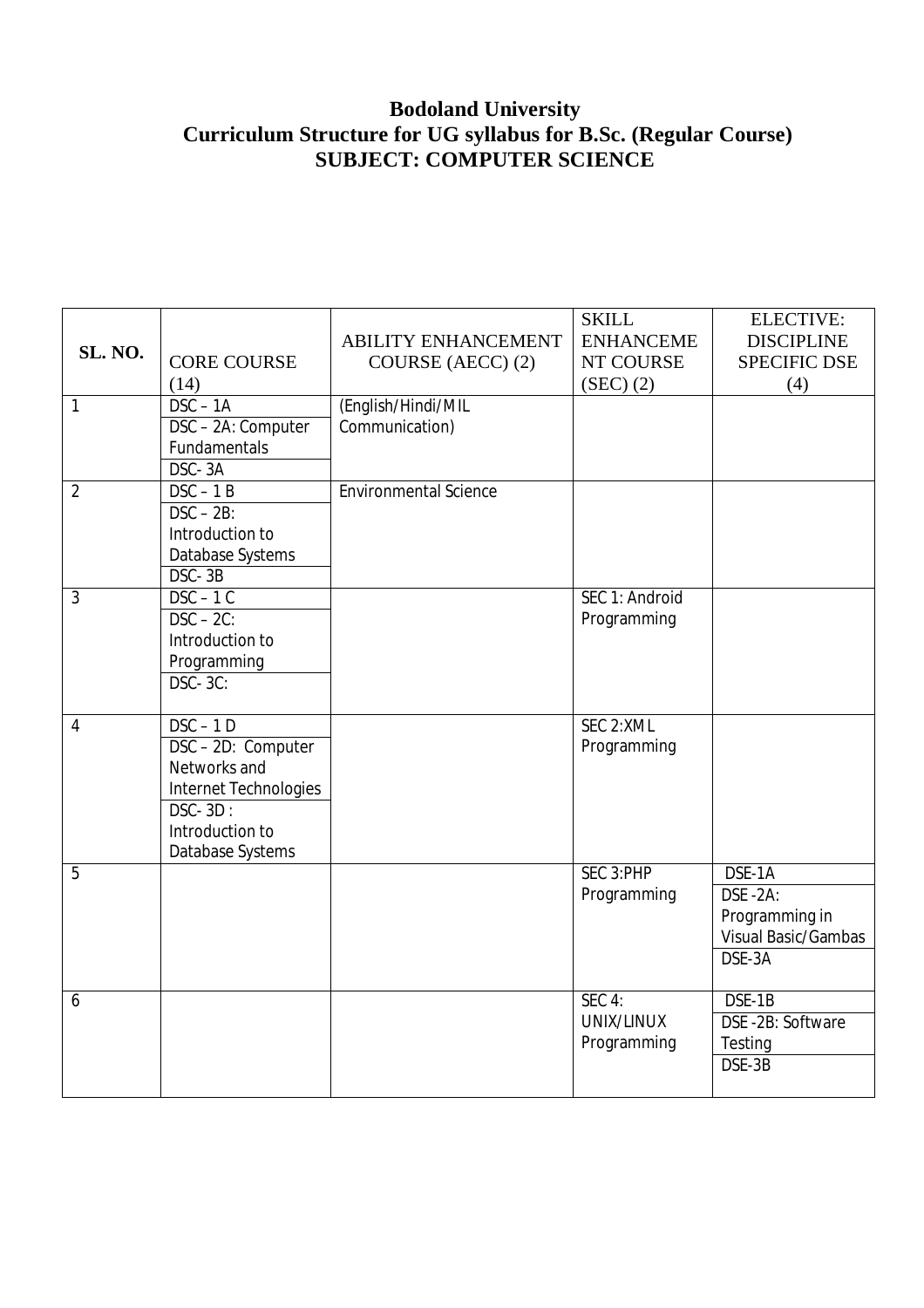# **1 ST SEMESTER**

#### **DSC-2A: Computer Fundamentals Theory: 60 lectures**

| <b>Introduction:</b> Introduction to computer system, uses                                                                                                                 | 6L  |
|----------------------------------------------------------------------------------------------------------------------------------------------------------------------------|-----|
| Data Representation: Number systems and character representation, binary<br>arithmetic                                                                                     | 12L |
|                                                                                                                                                                            | 6L  |
| <b>Human Computer Interface:</b> Types of software, Operating system as user interface,                                                                                    | 10L |
| <b>Devices:</b> Input and output devices                                                                                                                                   |     |
|                                                                                                                                                                            | 6L  |
| <b>Memory:</b> Primary, secondary, auxiliary memory                                                                                                                        | 12L |
| Computer Organisation and Architecture: C.P.U., registers, system bus, main memory<br>unit, cache memory, SMPS, Motherboard, Ports and Interfaces, expansion cards, ribbon |     |

cables, memory chips, processors. **8L**

**Overview of Emerging Technologies:** cloud computing, big data, data mining, mobile computing and embedded systems.

#### **Reference Books:**

1. A. Goel, Computer Fundamentals, Pearson Education, 2010.

2. P. Aksoy, L. DeNardis, Introduction to Information Technology, Cengage Learning, 2006

3. P. K.Sinha, P. Sinha, Fundamentals of Computers, BPB Publishers, 2007

# **Computer Fundamentals Lab**

#### **Practical: 60 lectures**

Practical exercises based on MS Office/ Open Office tools using document preparation and spreadsheet handling packages.

#### **MS Word**

- 1. Prepare **a grocery list** having four columns (Serial number, The name of the product, quantity and price) for the month of April, 06.
	- Font specifications for Title (Grocery List): 14-point Arial font in bold and italics.
	- The headings of the columns should be in 12-point and bold.
	- The rest of the document should be in 10-point Times New Roman.
	- Leave a gap of 12-points after the title.

#### 2. Create a **telephone directory**.

- The heading should be 16-point Arial Font in bold
- The rest of the document should use 10-point font size
- Other headings should use 10-point Courier New Font.
- The footer should show the page number as well as the date last updated.

### 3. Design a **time-table form** for your college.

- The first line should mention the name of the college in 16-point Arial Font and should be bold.
- The second line should give the course name/teacher's name and the department in 14-point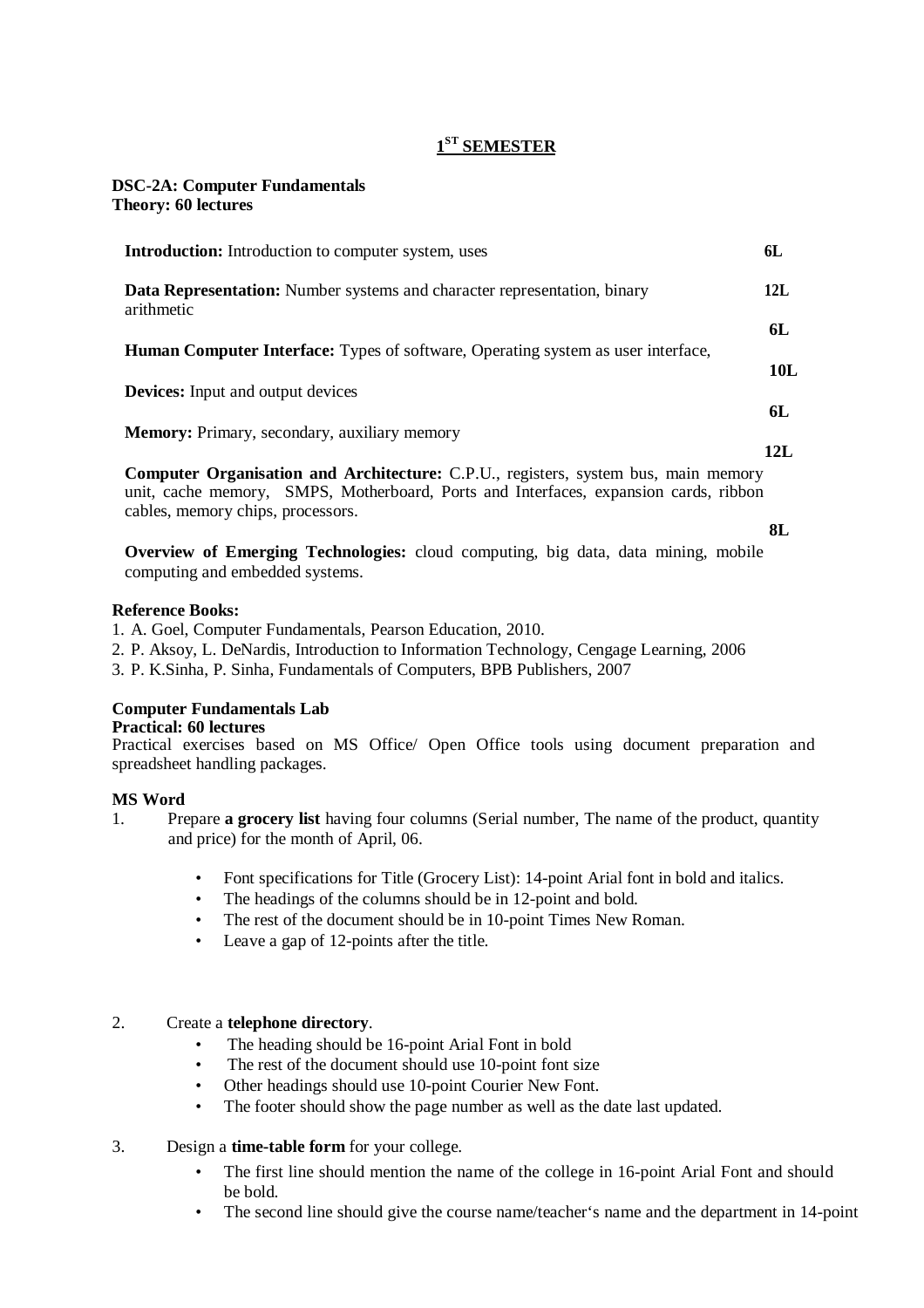Arial.

- Leave a gap of 12-points.
- The rest of the document should use 10-point Times New Roman font.
- The footer should contain your specifications as the designer and date of creation.

4. BPB Publications plans to release a new book designed as per your syllabus. Design the **first page of the book** as per the given specifications.

- The title of the book should appear in bold using 20-point Arial font.
- The name of the author and his qualifications should be in the center of the page in 16 point Arial font.
- At the bottom of the document should be the name of the publisher and address in 16 point Times New Roman.
- The details of the offices of the publisher (only location) should appear in the footer.
- 5. Create the following one page documents.
	- a. Compose a note inviting friends to a get-together at your house, Including a list of things to bring with them.
	- b. Design a certificate in landscape orientation with a border around the document.
	- c. Design a Garage Sale sign.
	- d. Make a sign outlining your rules for your bedroom at home, using a numbered list.
- 6. Create the following documents:
	- (a) A newsletter with a headline and 2 columns in portrait orientation, including at least one image surrounded by text.
	- (b) Use a newsletter format to promote upcoming projects or events in your classroom or college.
- 7. Enter the following data into a table given on the next page.

| <b>Salesperson</b> | Dolls | <b>Trucks</b> | <b>Puzzles</b> |
|--------------------|-------|---------------|----------------|
| Kennedy, Sally     | 1327  | 1423          | 1193           |
| White, Pete        | 1421  | 3863          | 2934           |
| Pillar, James      | 5214  | 3247          | 5467           |
| York, George       | 2190  | 1278          | 1928           |
| Banks, Jennifer    | 1201  | 2528          | 1203           |
| Atwater, Kelly     | 4098  | 3079          | 2067           |
| Pillar, James      | 5214  | 3247          | 5467           |
| York, George       | 2190  | 1278          | 1928           |
| Banks, Jennifer    | 1201  | 2528          | 1203           |
| Atwater, Kelly     | 4098  | 3079          | 2067           |

Add a column Region (values: S, N, N,S,S,S) between the Salesperson and Dolls columns to the given table Sort your table data by Region and within Region by Salesperson in ascending order:

In this exercise, you will add a new row to your table, place the word "Total" at the bottom of the Salesperson column, and sum the Dolls, Trucks, and Puzzles columns.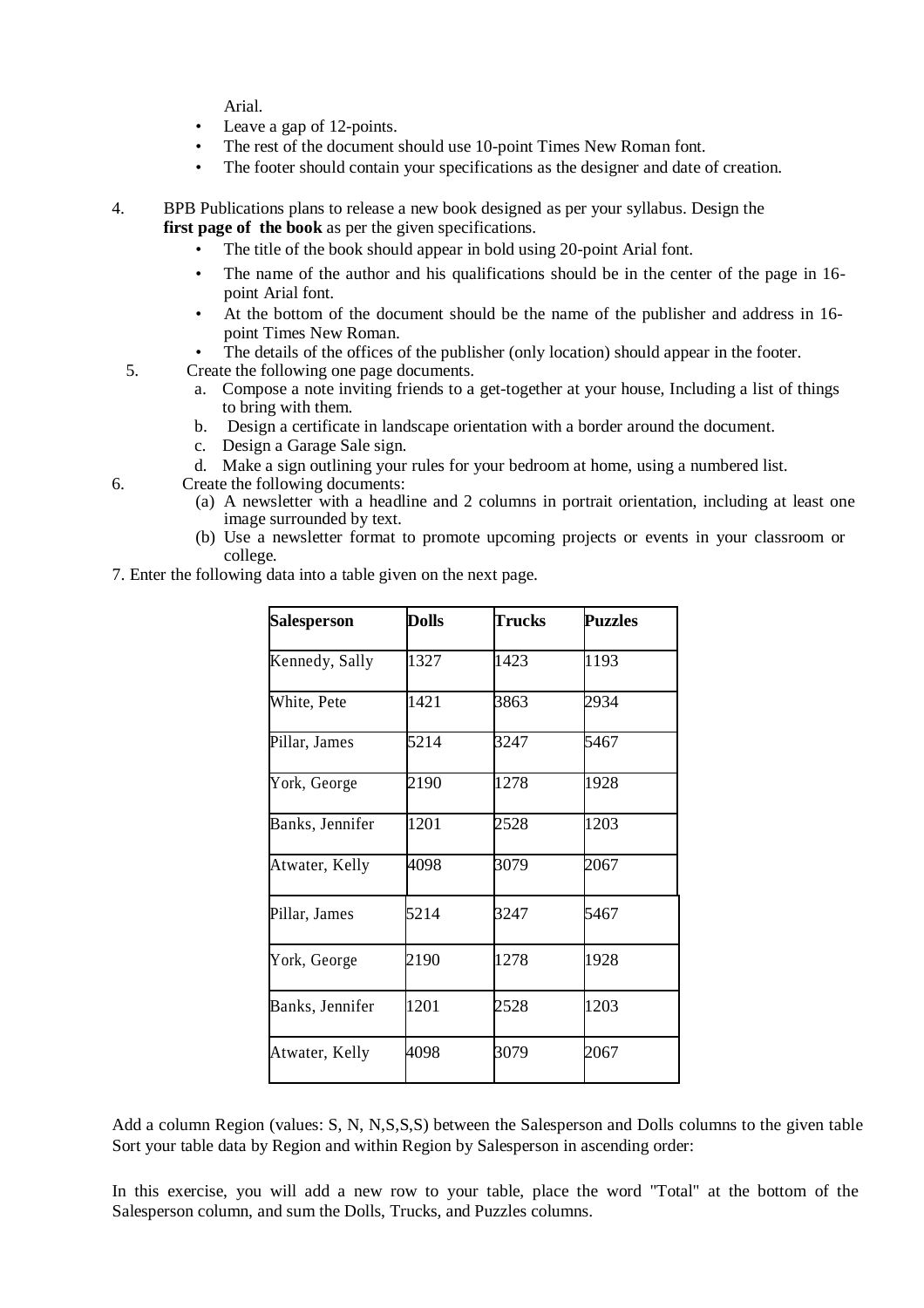- 8. Wrapping of text around the image.
- 9. Following features of menu option must be covered

| Complete menu                                                      |
|--------------------------------------------------------------------|
| Complete menu                                                      |
| Complete menu                                                      |
| Complete menu                                                      |
| Complete menu                                                      |
| Complete menu                                                      |
| Complete menu                                                      |
| Complete menu                                                      |
| All options except Online collaboration, Tools on Macro, Templates |
|                                                                    |

#### **MS Excel**

#### 1. Enter the Following data in Excel Sheet **REGIONAL SALES PROJECTION**

| <b>State</b> | Otr1 | Otr2        | Otr <sub>3</sub> | OTR4 | <b>Otr Total</b> | <b>Rate Amount</b> |
|--------------|------|-------------|------------------|------|------------------|--------------------|
| Delhi        | 2020 | 2400        | 2100             | 3000 | 15               |                    |
| Punjab       | 1100 | 1300        | 1500             | 1400 | 20               |                    |
| U.P.         | 3000 | 3200        | 2600             | 2800 |                  |                    |
| Haryana      | 1800 | <b>2000</b> | 2200             | 2700 | 15               |                    |
| Rajasthan    | 2100 | <b>2000</b> | 1800             | 2200 | 20               |                    |

# **TOTAL**

# **AVERAGE**

(a) Apply Formatting as follow: I.Title in

#### TIMES NEW ROMAN

- ii. Font Size 14
- iii. Remaining text ARIAL, Font Size -10
- iv. State names and Qtr. Heading Bold, Italic with Gray Fill Color.
- v. Numbers in two decimal places.
- vi. Qtr. Heading in center Alignment.
- vii. Apply Border to whole data.
- (b) Calculate State and Qtr. Total
- (c) Calculate Average for each quarter
- (d) Calculate Amount = Rate  $*$  Total.

2. Given the following worksheet

|                | A        | B            | C     | D     |
|----------------|----------|--------------|-------|-------|
| 1              | Roll No. | Name         | Marks | Grade |
| $\overline{2}$ | 1001     | Sachin       | 99    |       |
| 3              | 1002     | Sehwag       | 65    |       |
| $\overline{4}$ | 1003     | Rahul        | 41    |       |
| 5              | 1004     | Sourav       | 89    |       |
| 6              | 1005     | HarBhajan 56 |       |       |
|                |          |              |       |       |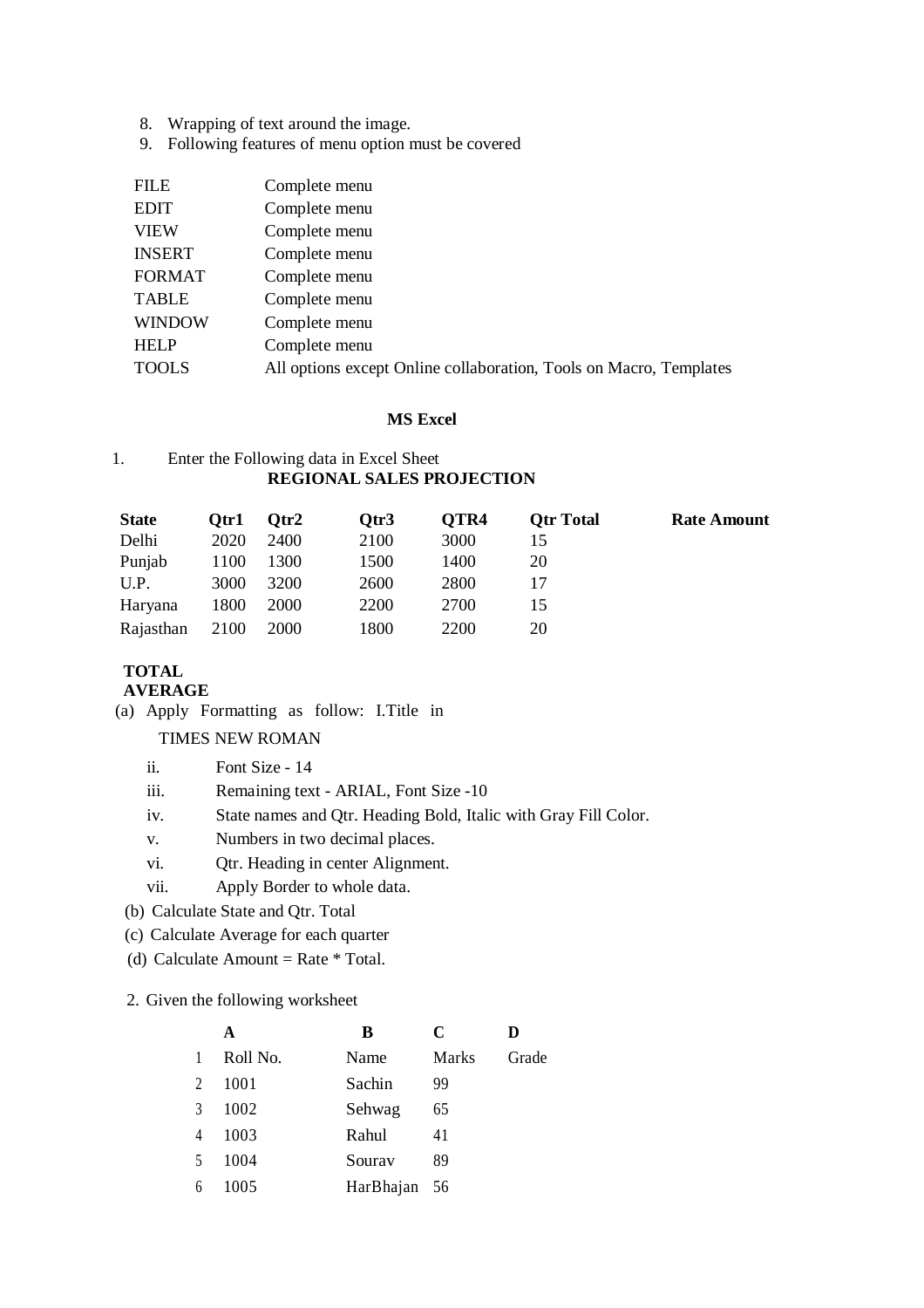Calculate the grade of these students on the basis of following guidelines:

| If Marks     | Then Grade |
|--------------|------------|
| $>= 80$      | $A+$       |
| $>= 60 < 80$ | A          |
| $>= 50 < 60$ | B          |
| < 50         | F          |

### 3. Given the following worksheet

|                | A                 | B    | $\mathbf C$ | D              | E     | F     | G          |
|----------------|-------------------|------|-------------|----------------|-------|-------|------------|
| 1              | <b>Salesman</b>   |      |             | Sales in (Rs.) |       |       |            |
| 2              | No.               | Qtr1 | Qtr2        | Qtr3           | Otr4  | Total | Commission |
| 3              | S <sub>001</sub>  | 5000 | 8500        | 12000          | 9000  |       |            |
| $\overline{4}$ | S <sub>0</sub> 02 | 7000 | 4000        | 7500           | 11000 |       |            |
| 5              | S <sub>0</sub> 03 | 4000 | 9000        | 6500           | 8200  |       |            |
| 6              | S <sub>0</sub> 04 | 5500 | 6900        | 4500           | 10500 |       |            |
| 7              | S <sub>0</sub> 05 | 7400 | 8500        | 9200           | 8300  |       |            |
| 8              | S006              | 5300 | 7600        | 9800           | 6100  |       |            |

Calculate the commission earned by the salesmen on the basis of following Candidates:

| <b>If Total Sales</b>                                           | <b>Commission</b> |
|-----------------------------------------------------------------|-------------------|
| < 20000                                                         | 0\% of sales      |
| $>$ 20000 and $<$ 25000                                         | 4\% of sales      |
| $> 25000$ and $< 30000$                                         | $5.5\%$ of sales  |
| $>$ 30000 and $<$ 35000                                         | 8% of sales       |
| $\geq$ 35000                                                    | 11% of sales      |
| $\ldots$ 1 1 $\ldots$<br>$\sim$ 1<br>$\sim$ $\sim$ 11 $\cdot$ 1 |                   |

The total sales is sum of sales of all the four quarters.

- 4. A company XYZ Ltd. pays a monthly salary to its employees which consists of basic salary, allowances & deductions. The details of allowances and deductions are as follows: **Allowances**
	- HRA Dependent on Basic
		- 30% of Basic if Basic <=1000 25% of Basic if Basic>1000 & Basic<=3000 20% of Basic if Basic >3000
	- DA Fixed for all employees, 30% of Basic
	- Conveyance Allowance Rs. 50/- if Basic is <=1000 Rs. 75/ if Basic >1000 & Basic<=2000 Rs. 100 if Basic >2000
		- Entertainment Allowance NIL if Basic is  $\leq$  1000 Rs. 100/- if Basic > 1000

# **Deductions**

- Provident Fund 6% of Basic
- Group Insurance Premium Rs. 40/- if Basic is <=1500
	- Rs. 60/- if Basic > 1500 & Basic<=3000
	- Rs. 80/- if Basic >3000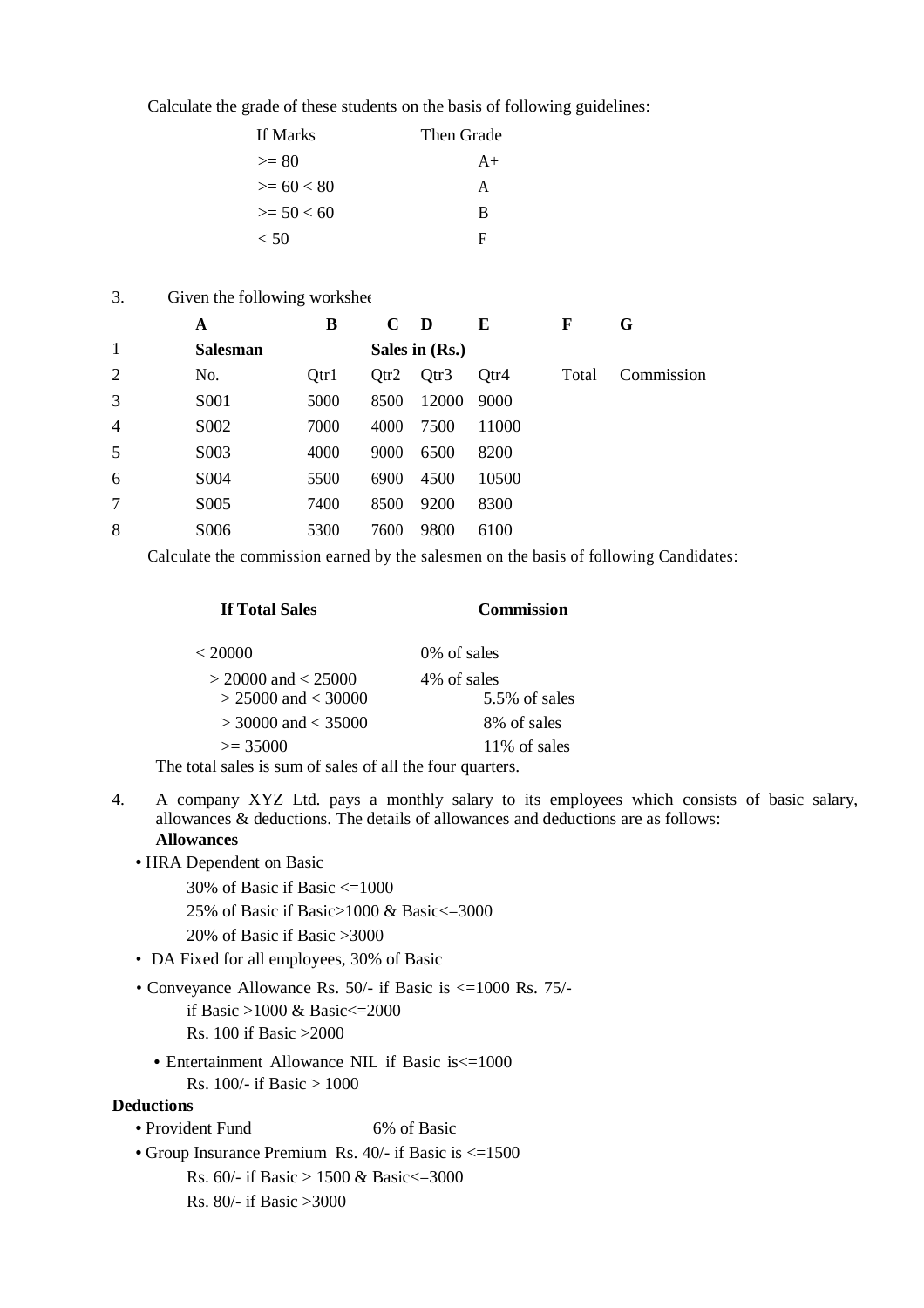Calculate the following:

| <b>Gross Salary</b> | $=$ Basic + HRA + DA + Conveyance + Entertainment          |
|---------------------|------------------------------------------------------------|
|                     | Total deduction = Provident Fund + Group Insurance Premium |
| Net Salary          | $=$ Gross Salary – Total Deduction                         |

5. Create Payment Table for a fixed Principal amount, variable rate of interests and time in the format below:

| No. of Instalments | 5%  | 6%     | 7%  | 8%  | 9% |
|--------------------|-----|--------|-----|-----|----|
|                    | XX. | $XX^-$ | XX. | XX  | XX |
|                    | XX. | XX.    | XX  | XX. | XХ |
|                    | XX. | XX     | XX  | XX. | XX |
| h                  | XX. | XX.    | XX. | XX. | XX |

6. Use an array formula to calculate Simple Interest for given principal amounts given the rate of Interest and time

| Rate of Interest |   | 8%              |
|------------------|---|-----------------|
| Time             |   | 5 Years         |
| Principal        |   | Simple Interest |
| 1000             |   |                 |
| 18000            | ? |                 |
| 5200             | 9 |                 |
|                  |   |                 |

7. The following table gives year wise sale figure of five salesmen in Rs.

| Salesman       | 2000  | 2001  | 2002   | 2003  |
|----------------|-------|-------|--------|-------|
| S1             | 10000 | 12000 | 20000  | 50000 |
| S <sub>2</sub> | 15000 | 18000 | 50000  | 60000 |
| S <sub>3</sub> | 20000 | 22000 | 70000  | 70000 |
| S4             | 30000 | 30000 | 100000 | 80000 |
| S5             | 40000 | 45000 | 125000 | 90000 |

- (*a*) Calculate total sale year wise.
- (*b*) Calculate the net sale made by each salesman
- (*c*) Calculate the maximum sale made by the salesman
- (d) Calculate the commission for each salesman under the condition.
	- (*i*) If total sales >4,00,000 give 5% commission on total sale made by the salesman.
	- (*ii*) Otherwise give 2% commission.

(e) Draw a bar graph representing the sale made by each salesman. (*f*)Draw a pie graph representing the sale made by salesman in 2000.

8. Enter the following data in Excel Sheet

#### **PERSONAL BUDGET FOR FIRST QUARTER**

| Monthly Income (Net): 1,475 |  |  |  |
|-----------------------------|--|--|--|
|-----------------------------|--|--|--|

| <b>EXPENSES</b> | .IAN   | <b>FEB</b> | <b>MARCH QUARTER</b> | <b>QUARTER</b> |
|-----------------|--------|------------|----------------------|----------------|
|                 |        |            | <b>TOTAL</b>         | <b>AVERAGE</b> |
| Rent600.00      | 600.00 | 600.00     |                      |                |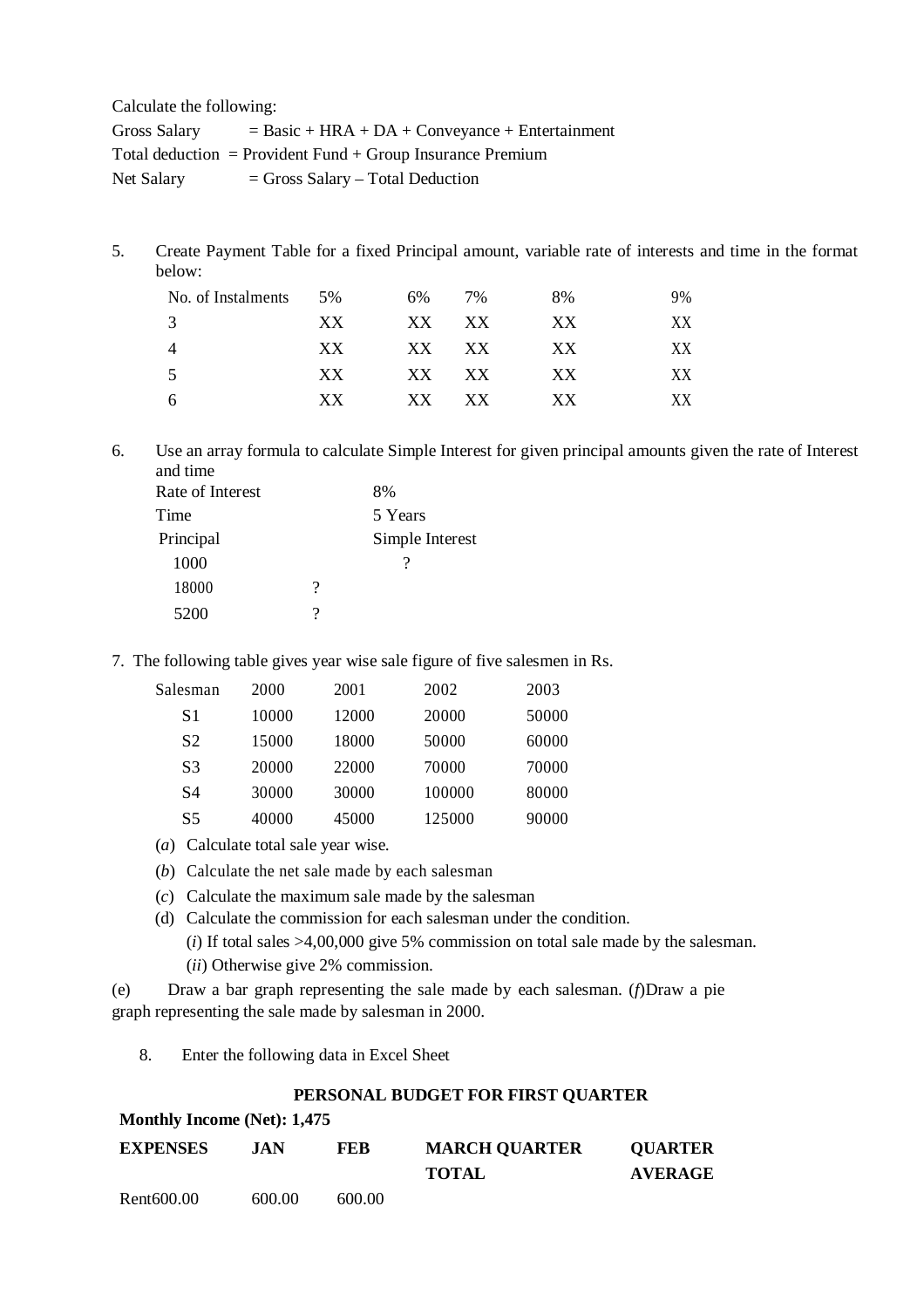| Telephone        | 48.25  | 43.50  | 60.00 |
|------------------|--------|--------|-------|
| <b>Utilities</b> | 67.27  | 110.00 | 70.00 |
| Credit Card      | 200.00 | 110.00 | 70.00 |
| Oil              | 100.00 | 150.00 | 90.00 |
| AV to Insurance  | 150.00 |        |       |
| Cable TV         | 40.75  | 40.75  | 40.75 |
|                  |        |        |       |

# **Monthly Total**

Calculate Quarter total and Quarter average.

- (a) Calculate Monthly total.
- (b) Surplus = Monthly income Monthly total.
- (c) What would be total surplus if monthly income is 1500.
- (d) How much does telephone expense for March differ from quarter average.
- (e) Create a 3D column graph for telephone and utilities.
- (f) Create a pie chart for monthly expenses.
- **9.** Enter the following data in Excel Sheet

# **TOTAL REVENUE EARNED FOR SAM'S BOOKSTALL**

| Publisher name |                                       | 1997                                 | 1998 | 1999                                 |        | <b>2000</b>  | total |
|----------------|---------------------------------------|--------------------------------------|------|--------------------------------------|--------|--------------|-------|
| A              |                                       | Rs. 1,000.00                         |      | Rs. 1100.00 Rs. 1,300.00 Rs. 800.00  |        |              |       |
| B              |                                       |                                      |      | Rs. 1,500.00 Rs. 700.00 Rs. 1,000.00 |        | Rs. 2,000.00 |       |
| $\mathbf C$    | Rs.                                   | 700.00                               |      | Rs. 900.00 Rs. 1,500.00              |        | Rs. 600.00   |       |
| D              |                                       |                                      |      | Rs. 1,200.00 Rs. 500.00 Rs. 200.00   |        | Rs. 1,100.00 |       |
| E Rs           |                                       | 800.00 Rs. 1,000.00 Rs. 3,000.00 Rs. |      |                                      | 560.00 |              |       |
|                | (a) Compute the total revenue earned. |                                      |      |                                      |        |              |       |

(b) Plot the line chart to compare the revenue of all publisher for 4 years.

(b) Chart Title should be \_Total Revenue of sam's Bookstall (1997-2000)'

(c) Give appropriate categories and value axis title.

10. Generate 25 random numbers between 0 & 100 and find their sum, average and count. How many no. are in range 50-60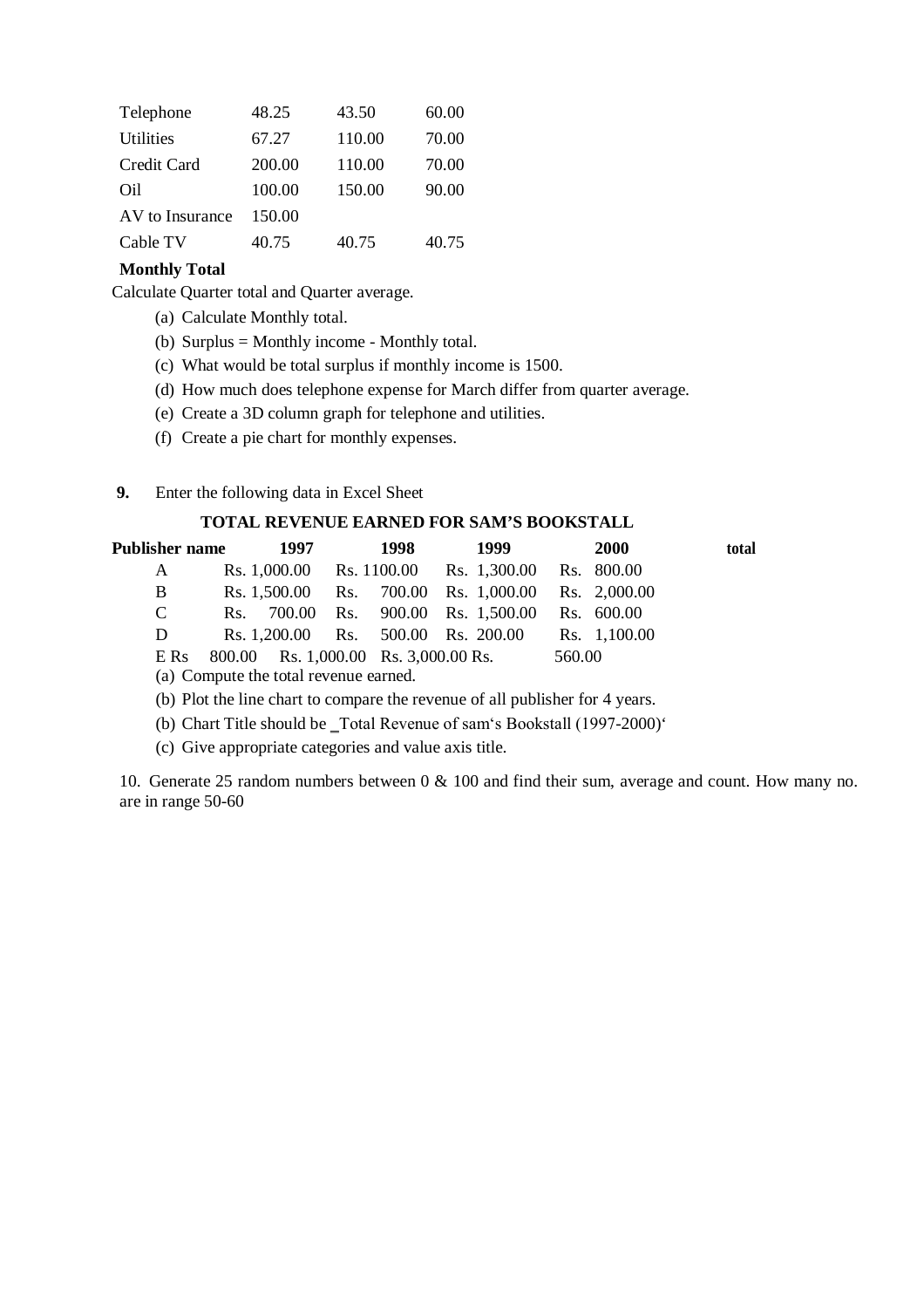# **3 RD SEMESTER**

# **DSC-2**C**: Introduction to Programming**

# **Theory: 60 lectures**

# **Introduction to C and C++**

**Data Types, Variables, Constants, Operators and Basic I/O (10 Lectures)** Declaring, Defining and Initializing Variables, Scope of Variables, Using Named Constants, Keywords, Data Types, Casting of Data Types, Operators (Arithmetic, Logical and Bitwise)

# **Expressions, Conditional Statements and Iterative Statements (10 Lectures)**

Simple Expressions in C++ (including Unary Operator Expressions, Binary Operator Expressions), Understanding Operators Precedence in Expressions, Conditional Statements (if construct, switch-case construct), Understanding syntax and utility of Iterative Statements (while, do-while, and for loops)

#### **Functions and Arrays (10 Lectures)**

Utility of functions, Call by Value, Call by Reference, Functions returning value, Void functions, Inline Functions, Return data type of functions, Functions parameters, Differentiating between Declaration and Definition of Functions, Command Line Arguments/Parameters in Functions, Functions with variable number of Arguments.

Creating and Using One Dimensional Arrays ( Declaring and Defining an Array, Initializing an Array, Accessing individual elements in an Array, Manipulating array elements using loops), Use Various types of arrays (integer, float and character arrays / Strings)

**Derived Data Types (Structures and Unions) (5 Lectures)**

Understanding utility of structures and unions, Declaring, initializing and using simple structures and unions, Manipulating individual members of structures and unions, Array of Structures, Individual data members as structures,

#### **File I/O, Preprocessor Directives (8 Lectures)**

Opening and closing a file (use of fstream header file, ifstream, ofstream and fstream classes), Reading and writing Text Files, Using put(), get(), read() and write() functions, Random access in files, Understanding the Preprocessor Directives (#include, #define, #error, #if, #else, #elif, #endif, #ifdef, #ifndef and #undef), Macros

# Using Classes in C++ **(8)**

**Lectures)**

Principles of Object-Oriented Programming, Defining & Using Classes, Class Constructors, Constructor Overloading, Function overloading in classes, Class Variables &Functions, Objects as parameters

#### **Inheritance and Polymorphism (4 Lectures)**

Introduction to Inheritance and Polymorphism

# **Reference Books:**

- 1. HerbtzSchildt, "C++: The Complete Reference", Fourth Edition, McGraw Hill.2003
- 2. BjarneStroustrup, "The C++ Programming Language", 4th Edition, Addison-Wesley , 2013.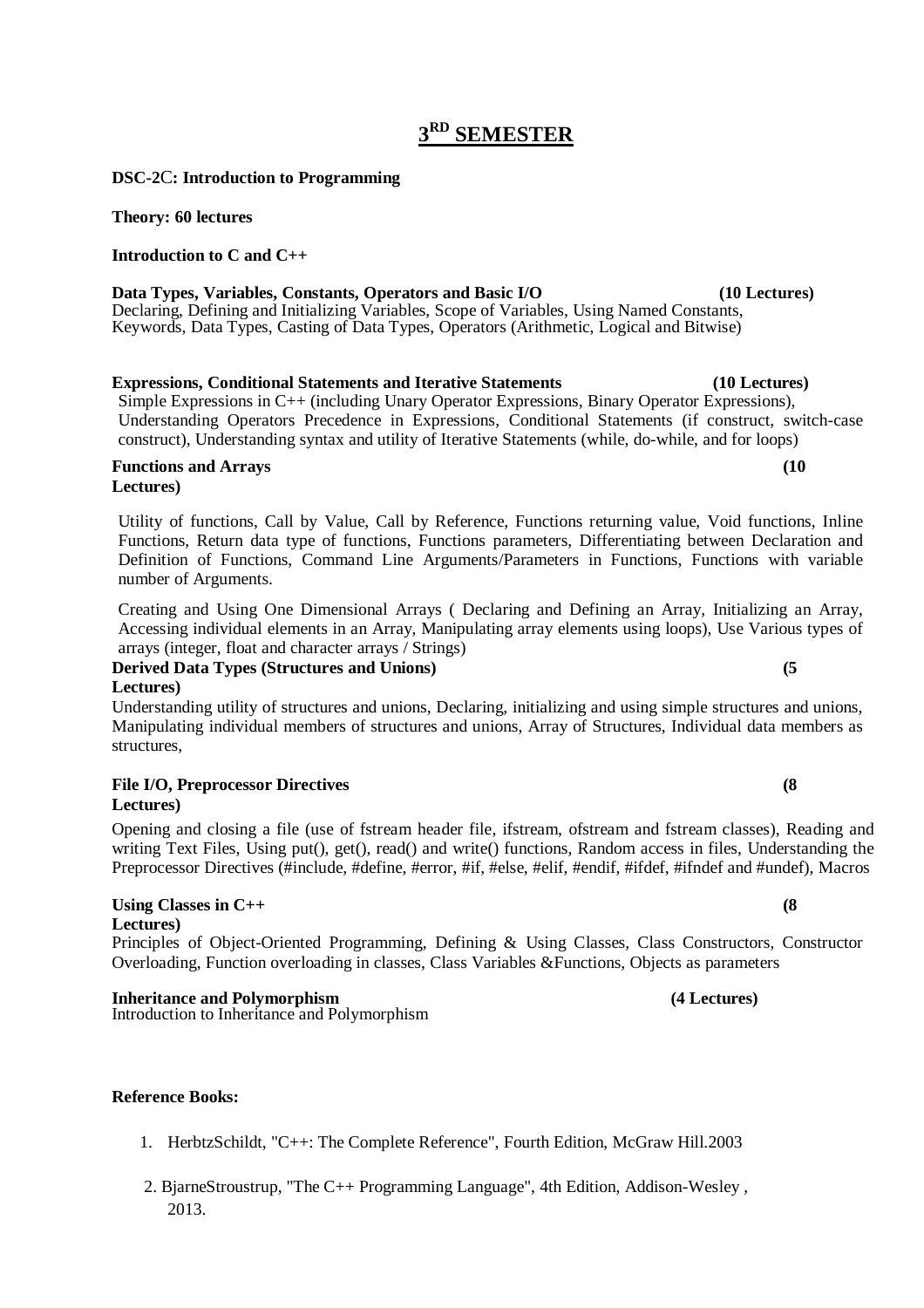- 3. BjarneStroustroup, "Programming -- Principles and Practice using C++", 2nd Edition, Addison-Wesley 2014.
- 4. E Balaguruswamy, "Object Oriented Programming with C++", Tata McGraw-Hill Education, 2008.
- 5.PaulDeitel, Harvey Deitel, "C++ How to Program", 8th Edition, Prentice Hall, 2011.
- 6. John R. Hubbard, "Programming with C++", Schaum's Series, 2nd Edition, 2000.
- 7. Andrew Koeni, Barbara, E. Moo, "Accelerated C++", Published by Addison-Wesley
- 8. Scott Meyers, "Effective C++", 3rd Edition, Published by Addison-Wesley, 2005.
- 9. Harry, H. Chaudhary, "Head First C++ Programming: The Definitive Beginner's Guide", First Create space Inc, O-D Publishing, LLC USA.2014
- 10. Walter Savitch, "Problem Solving with C++", Pearson Education, 2007.
- 11. Stanley B. Lippman, JoseeLajoie, Barbara E. Moo, "C++ Primer", Published by Addison-Wesley, 5th Edition, 2012

#### **Introduction to c/c++ Programming Lab**

#### **Practical: 60 lectures**

- 1. Write a program to find greatest of three numbers.
- 2. Write a program to find gross salary of a person
- 3. Write a program to find grade of a student given his marks.
- 4. Write a program to find divisor or factorial of a given number.
- 5. Write a program to print first ten natural numbers.
- 6. Write a program to print first ten even and odd numbers.
- 7. Write a program to find grade of a list of students given their marks.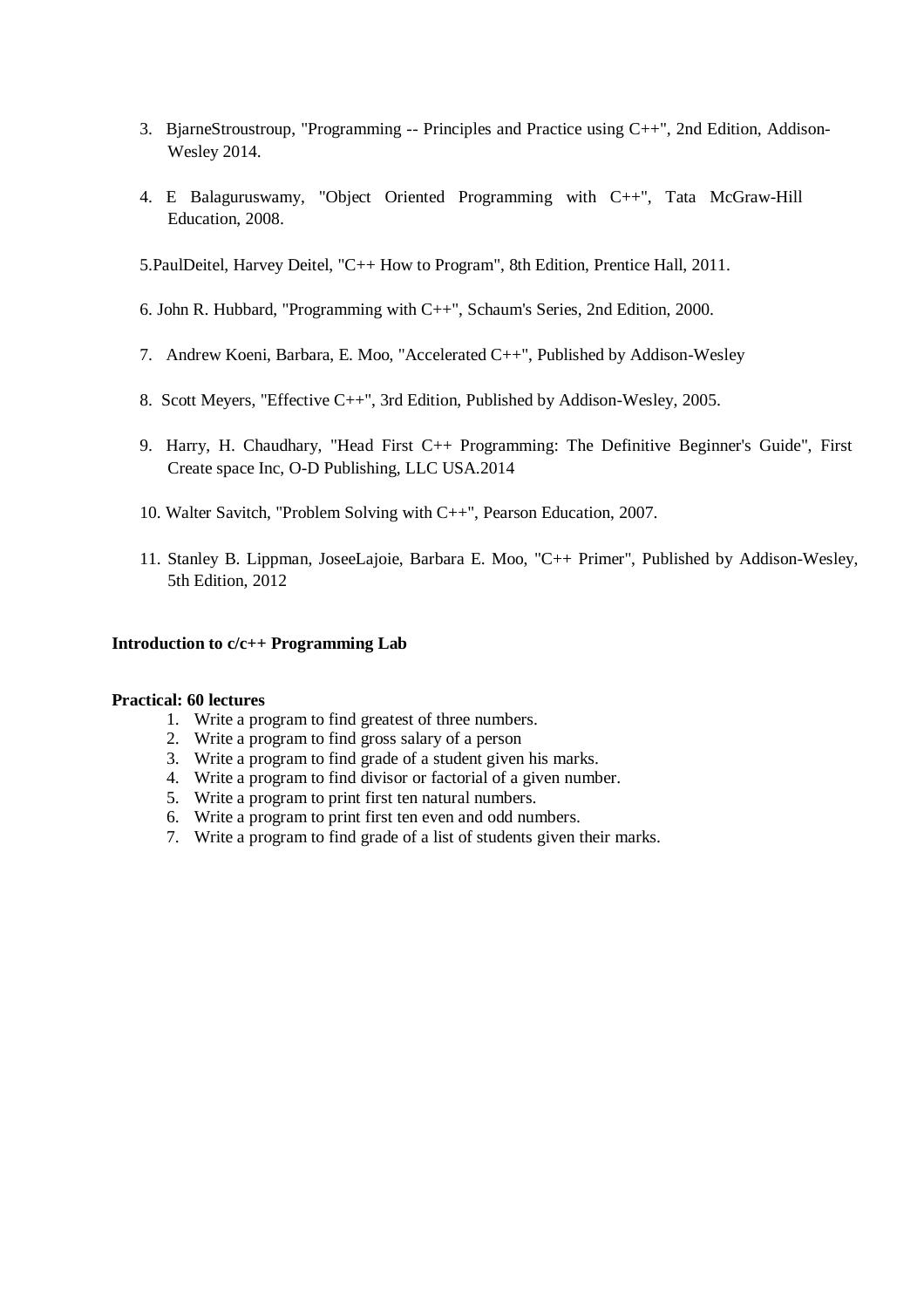### **SEC-1 : Android Programming**

**Introduction:** Introduction to Android Operating Systems, Android Development Tools, Android Architecture. (2L) **Overview of object oriented programming using Java:** OOPs Concepts: Inheritance, Polymorphism, Interfaces, Abstract class, Java Virtual Machine. (4L) **Development Tools:** Installing and using Eclipse with ADT plug-in, Installing Virtual machine for Android sandwich/Jelly bean (Emulator), configuring the installed tools, creating a android project – Hello Word, run on emulator (5L) **User Interface Architecture:** Application context, intents, Activity life cycle (2L) ) **User Interface Design:** Form widgets, Text Fields, Layouts, Button control, toggle buttons,

**Database:** Understanding of SQL Lite database, connecting with the database (2L)

Spinners(Combo boxes), Images, Menu, Dialog. (2L)

### **Book Recommended:**

1. Android application development for java programmers. By James C. Sheusi. Publisher: Cengage Learning, 2013.

### **ONLINE READING / SUPPORTING MATERIAL:**

- 1. http://www.developer.android.com
- 2. http://developer.android.com/about/versions/index.html
- 3. http://developer.android.com/training/basics/firstapp/index.html
- 4. http://docs.oracle.com/javase/tutorial/index.htm (Available in the form of free downloadable ebooks also).
- 5. http://developer.android.com/guide/components/activities.html
- 6. http://developer.android.com/guide/components/fundamentals.html
- 7. http://developer.android.com/guide/components/intents-filters.html.
- 8. http://developer.android.com/training/multiscreen/screensizes.html<br>9. http://developer.android.com/guide/topics/ui/controls.html
- 9. http://developer.android.com/guide/topics/ui/controls.html
- 10. http://developer.android.com/guide/topics/ui/declaring-layout.html
- 11. http://developer.android.com/training/basics/data-storage/databases.html

# **Software Lab Based on Android Programming:**

- 1. Create —Hello World| application. That will display —Hello World| in the middle of the screen in the emulator. Also display —Hello Worldl in the middle of the screen in the Android Phone.
- 2. Create an application with login module. (Check username and password).
- 3. Create spinner with strings taken from resource folder (res >> value folder) and on changing the spinner value, Image will change.
- 4. Create a menu with 5 options and and selected option should appear in text box.
- 5. Create a list of all courses in your college and on selecting a particular course teacherin-charge of that course should appear at the bottom of the screen.
- 6. Create an application with three option buttons, on selecting a button colour of the screen will change.
- 7. Create and Login application as above. On successful login, pop up the message.
- 8. Create an application to Create, Insert, update, Delete and retrieve operation on the database.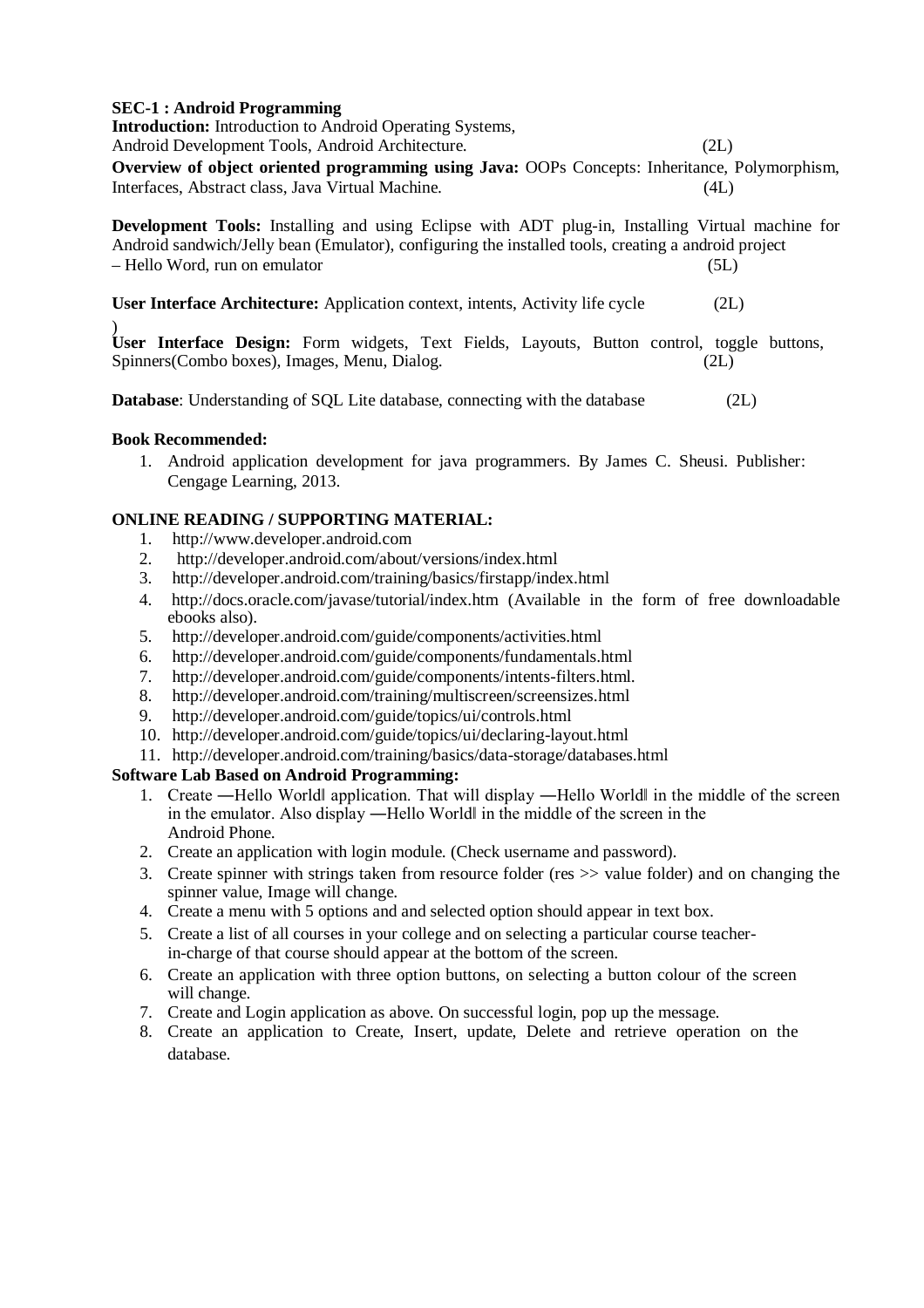# **5 TH SEMESTER**

#### **SEC-3:PHP Programming (1 +2 Lab)**

#### **Introduction to PHP: (3L)**

- $\Box$ PHP introduction, inventions and versions, important tools and software requirements (like Web Server, Database, Editors etc.)
- $\Box$  Basic Syntax, PHP variables and constants
- Types of data in PHP , Expressions, scopes of a variable (local, global)
- $\Box$ PHP Operators : Arithmetic, Assignment, Relational , Logical operators, Bitwise , ternary and MOD operator.

#### **Handling HTML form with PHP: (2L)**

- Capturing Form Data
- GET and POST form methods
- $\Box$  Dealing with multi value fields
- $\Box$  Redirecting a form after submission

|             | PHP IF Else conditional statements (Nested IF and Else)                                                                                                                                                                        |      |
|-------------|--------------------------------------------------------------------------------------------------------------------------------------------------------------------------------------------------------------------------------|------|
| $\Box$      | Switch case, while , For and Do While Loop                                                                                                                                                                                     |      |
|             | Goto, Break, Continue and exit                                                                                                                                                                                                 |      |
|             | <b>PHP</b> Functions:                                                                                                                                                                                                          | (3L) |
| $\Box$      | Function, Need of Function, declaration and calling of a function                                                                                                                                                              |      |
| П           | PHP Function with arguments, Default Arguments in Function                                                                                                                                                                     |      |
| П           | Function argument with call by value, call by reference                                                                                                                                                                        |      |
|             |                                                                                                                                                                                                                                |      |
|             | <b>String Manipulation and Regular Expression:</b>                                                                                                                                                                             | (3L) |
| Ω<br>о<br>□ | Creating and accessing String, Searching & Replacing String<br>Formatting, joining and splitting String, String Related Library functions<br>Use of preg_match(), preg_replace(), preg_split() functions in regular expression |      |
| Array:      |                                                                                                                                                                                                                                | (3L) |
| $\Box$      | Anatomy of an Array , Creating index based and Associative array , Accessing array<br>Looping with Index based array, with associative array using each() and foreach()                                                        |      |
|             | <b>Reference Books:</b>                                                                                                                                                                                                        |      |

**PHP conditional events and Loops: (3L)**

1. Steven Holzner, "PHP: The Complete Reference Paperback", McGraw Hill Education (India), 2007.

2. Timothy Boronczyk, Martin E. Psinas, "PHP and MYSQL (Create-Modify-Reuse)", Wiley India Private Limited, 2008.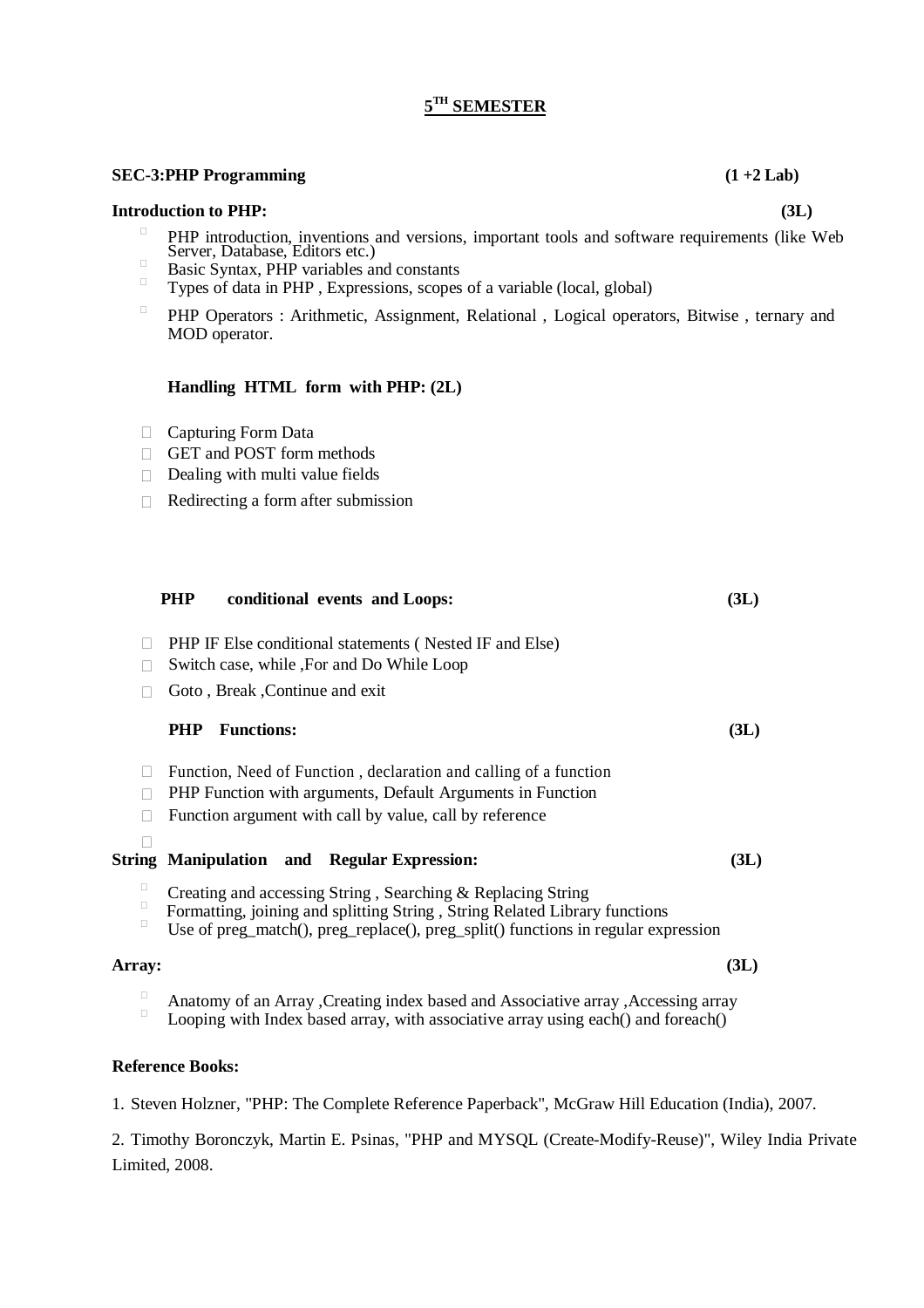3. Robin Nixon, "Learning PHP, MySQL, JavaScript, CSS & HTML5", 3rd Edition Paperback, O'reilly, 2014.

4. Luke Welling, Laura Thompson, PHP and MySQL Web Development", 4th Edition, Addition Paperback, Addison-Wesley Professsional,2008.

5. David Sklar, Adam Trachtenberg, "PHP Cookbook: Solutions & Examples for PHP Programmers", 2014.

#### **Software Lab Based on PHP:**

- 1. Create a PHP page using functions for comparing three integers and print the largest number.
- 2. Write a function to calculate the factorial of a number (non-negative integer). The function accept the number as an argument.
- 3. WAP to check whether the given number is prime or not.
- 4. Create a PHP page which accepts string from user. After submission that page displays the reverse of provided string.
- 5. Write a PHP function that checks if a string is all lower case.
- 6. Write a PHP script that checks whether a passed string is palindrome or not? ( A palindrome is word, phrase, or sequence that reads the same backward as forward, e.g., madam or nurses run)
- 7. WAP to sort an array.
- 8. Write a PHP script that removes the whitespaces from a string.

Sample string : 'The quick " " brown fox'

Expected Output : Thequick""brownfox

- 9. Write a PHP script that finds out the sum of first n odd numbers.
- 10. Create a login page having user name and password. On clicking submit, a welcome message should be displayed if the user is already registered (i.e.name is present in the database) otherwise error message should be displayed.
- 11. Write a PHP script that checks if a string contains another string.
- 12. Create a simple 'birthday countdown' script, the script will count the number of days between current day and birth day.
- 13. Create a script to construct the following pattern, using nested for loop.
	- \* \* \* \* \* \* \* \* \*

\*

- \* \* \* \* \*
- 14. Write a simple PHP program to check that emails are valid.
- 15. WAP to print first n even numbers.
- 16.  $\text{foot} = \arctan(\text{white}, \text{green}, \text{red})$

Write a PHP script which will display the colors in the following way : Output :

white, green, red.

•

- green • red
- white
- 17. Using switch case and dropdown list display a —Hello message depending on the language selected in drop down list.
- 18. Write a PHP program to print Fibonacci series using recursion.
- 19. Write a PHP script to replace the first 'the' of the following string with 'That'.

**Sample :**'the quick brown fox jumps over the lazy dog.'

**Expected Result :**That quick brown fox jumps over the lazy dog.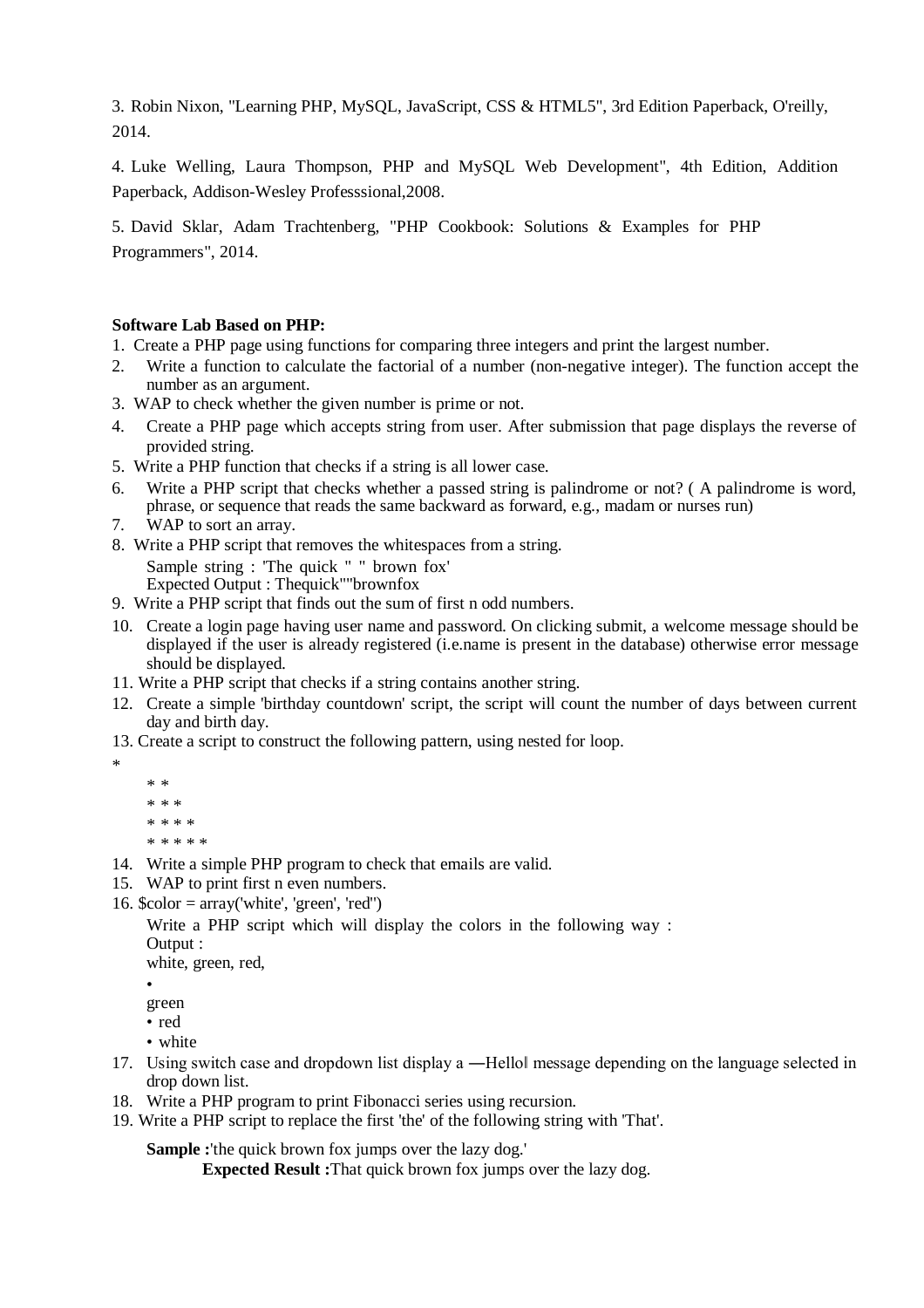### **DSE-2A :Programming in VB/GAMBAS Theory: 60 lectures**

| <b>GUI Environment:</b> Introduction to graphical user interface (GUI), programming<br>language (procedural, object oriented, event driven), compiling,<br>debugging, and running the programs.                                                             | 4L  |
|-------------------------------------------------------------------------------------------------------------------------------------------------------------------------------------------------------------------------------------------------------------|-----|
| <b>Controls</b> : Introduction to controls textboxes, frames, check boxes, option buttons,<br>images, setting borders and styles, the shape control, the line control, working with<br>multiple controls and their properties, designing the user interface | 8L  |
| <b>Operations:</b> Data types, constants, named & intrinsic, declaring variables, scope of<br>variables, val function, arithmetic operations.                                                                                                               | 4L  |
| <b>Decision Making:</b> If statement, comparing strings, compound conditions (and, or,<br>not), nested if statements, case structure, using if statements with option buttons &<br>check boxes, displaying message in message box                           | 8L  |
| Modular programming: Menus, sub-procedures and sub-functions defining /<br>creating and modifying a menu, using common dialog box, creating a new sub-<br>procedure, passing argument by value or by reference,<br>writing a function/ procedure.           | 6L  |
| Forms Handling: Multiple forms creating, adding, removing forms in project, hide,<br>show method, load, unload statement, me keyword                                                                                                                        | 6L  |
| Iteration Handling: Do/loops, for/next loops, using msg box function, using string<br>function                                                                                                                                                              | 4L  |
| Arrays and Grouped Data Control: Arrays - 1-dimension arrays, two dimensional arrays. lists,<br>loops and                                                                                                                                                   | 10L |
| printing list boxes $\&$ combo boxes, filling the list using property window / add item<br>method, clear method, list box properties, removing an item from a list, list box/<br>combo box operations.                                                      |     |

**Database Connectivity:** Database connectivity of forms with back end tool like **10L** mysql, populating the data in text boxes, list boxes etc. searching of data in database using forms. Updating/ editing of data based on a criterion.

### **Reference Books:**

**1.** Reference: Programming in Visual Basic 6.0 by Julia Case Bradley, Anita C. Millispangh(Tata Mcgraw Hill Edition 2000 (Fourteenth Reprint 2004)